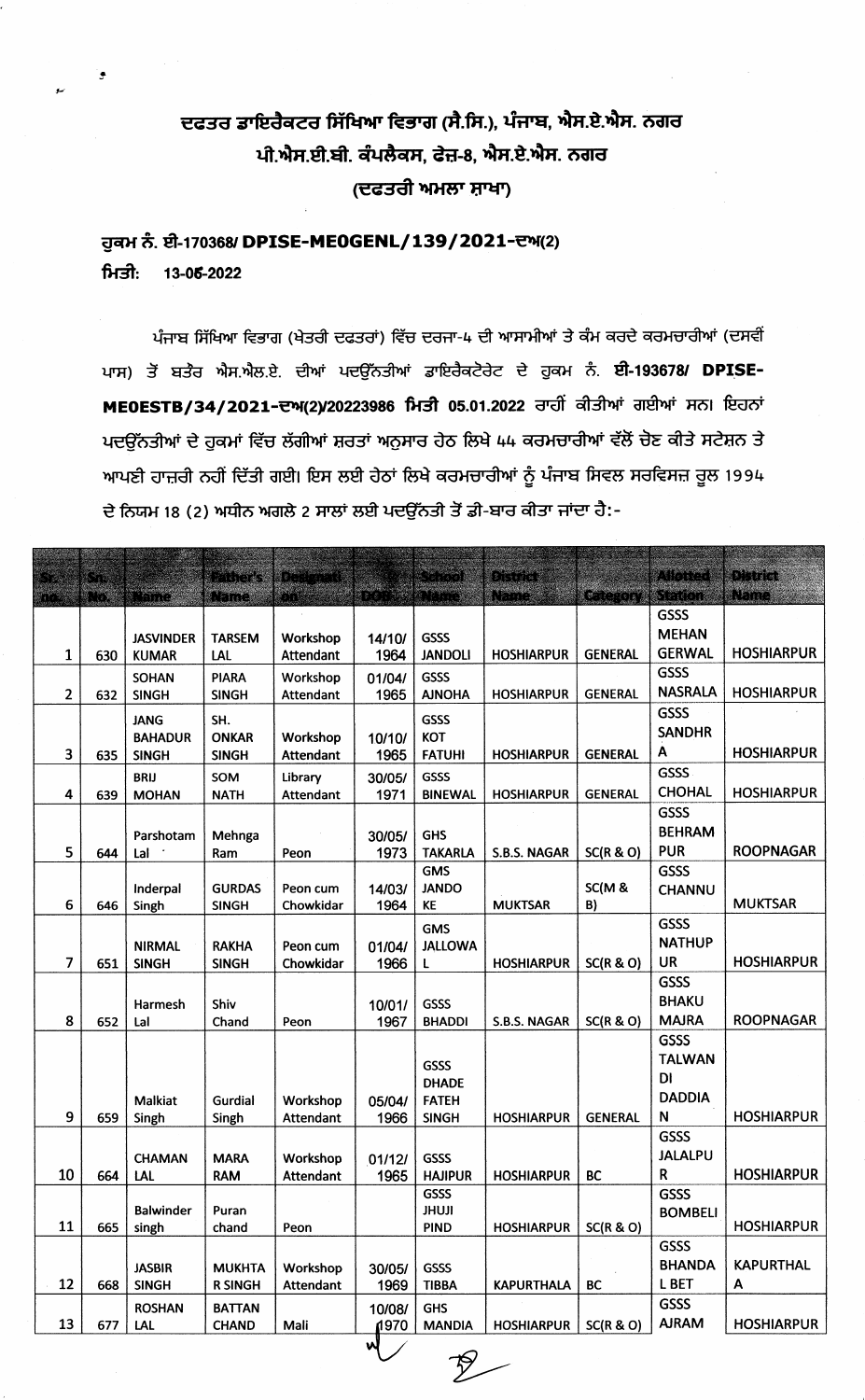| لهمط      | ¥.   |                                |                               |                              |                |                                 |                         |                |                                |                   |
|-----------|------|--------------------------------|-------------------------------|------------------------------|----------------|---------------------------------|-------------------------|----------------|--------------------------------|-------------------|
|           |      |                                |                               |                              |                | LAN                             |                         |                |                                |                   |
|           |      |                                |                               |                              |                |                                 |                         |                |                                |                   |
|           |      |                                | <b>SH</b>                     |                              |                | GSSS                            |                         |                | <b>GSSS</b><br><b>KARAMS</b>   |                   |
| 14        | 687  | <b>AMRISH</b><br><b>KUMAR</b>  | <b>CHANDA</b><br><b>RAM</b>   | Library<br>Attendant         | 21/03/<br>1970 | <b>AYALI</b><br><b>KHURD</b>    | <b>LUDHIANA</b>         | SC(R & O)      | <b>AR</b>                      | <b>LUDHIANA</b>   |
|           |      |                                |                               |                              |                | Shaheed-                        |                         |                | <b>GHS</b>                     |                   |
|           |      |                                |                               |                              |                | E-Aazam<br>Sukhdev              |                         |                | <b>DHOLAN</b>                  |                   |
|           |      |                                |                               |                              |                | Thaper                          |                         |                |                                |                   |
|           |      |                                |                               |                              |                | <b>GGSSS</b>                    |                         |                |                                |                   |
| 15        | 692  | Sukhwinde<br>r Singh           | Amar<br>Singh                 | Workshop<br>Attendant        | 21/11/<br>1965 | <b>Bharat</b><br>Nagar          | <b>LUDHIANA</b>         | SC(R & O)      |                                | <b>LUDHIANA</b>   |
|           |      |                                | <b>GURBAC</b>                 |                              |                |                                 |                         |                | <b>GSSS</b>                    |                   |
| 16        | 693  | <b>JASWANT</b><br><b>SINGH</b> | <b>HAN</b><br><b>SINGH</b>    | Workshop<br><b>Attendant</b> | 30/11/<br>1965 | GSSS<br><b>RAMPUR</b>           | <b>LUDHIANA</b>         | <b>GENERAL</b> | <b>KUBBA</b>                   | <b>LUDHIANA</b>   |
|           |      |                                |                               |                              |                | <b>GHS</b>                      |                         |                | <b>GSSS</b>                    |                   |
|           |      | <b>SUKHWIN</b>                 | LAXMAN                        |                              | 31/03/         | <b>NANGAL</b>                   |                         |                | <b>GONDPU</b><br>$\mathsf R$   | <b>HOSHIARPUR</b> |
| 17        | 699  | <b>DER KAUR</b>                | <b>SINGH</b>                  | Peon                         | 1965           | <b>KALAN</b>                    | <b>HOSHIARPUR</b>       | SC(R & O)      | GSSS                           |                   |
|           |      | Lakhvir                        | Karnail                       | Library                      | 08/03/         | <b>GSSS</b><br><b>KHANNA</b>    |                         |                | <b>HATHOO</b>                  |                   |
| 18        | 700  | Singh                          | Singh                         | Attendant                    | 1967           | G                               | <b>LUDHIANA</b>         | SC(R & O)      | R                              | <b>LUDHIANA</b>   |
| 19        |      | Ajmer                          | Ishar                         | Workshop                     | 11/09/<br>1970 | GSSS<br><b>PAYAL</b>            | <b>LUDHIANA</b>         | <b>GENERAL</b> | GSSS<br><b>MANUKE</b>          | <b>LUDHIANA</b>   |
|           | 703  | Singh                          | Singh                         | Attendant                    |                | <b>GMS</b>                      |                         |                | <b>GHS</b>                     |                   |
| <b>20</b> |      | <b>AJMER</b>                   | <b>SH.SHADI</b>               | Peon cum                     | 20/10/         | <b>ASGRIPU</b>                  | <b>LUDHIANA</b>         | SC(R & O)      | <b>PABBIAN</b>                 | <b>LUDHIANA</b>   |
|           | 707  | <b>SINGH</b>                   | <b>SINGH</b>                  | Chowkidar                    | 1965           | R                               |                         |                | <b>GSSS</b>                    |                   |
|           |      | <b>Harbans</b>                 | Mehar                         |                              | 15/01/         | <b>GMS</b>                      |                         |                | <b>DHANDR</b>                  |                   |
| 21        | 708  | Singh                          | Singh                         | Peon                         | 1968           | <b>PAMAALI</b>                  | <b>LUDHIANA</b>         | SC(R & O)      | A<br><b>GHS</b>                | <b>LUDHIANA</b>   |
|           |      | Lakhbir                        | Darshan                       | Workshop                     | 01/12/         | GSSS<br><b>KALANA</b>           |                         |                | <b>THETHER</b>                 |                   |
| 22        | 709  | Singh                          | Singh                         | Attendant                    | 1972           | <b>UR</b>                       | <b>GURDASPUR</b>        | SC(R & O)      | KE                             | <b>GURDASPUR</b>  |
|           |      |                                |                               |                              |                | GSSS                            |                         |                | <b>GHS</b><br><b>KALA</b>      |                   |
| 23        | 722  | Satnam<br>Singh                | Joginder<br>Singh             | Workshop<br>Attendant        | 17/04/<br>1970 | LALA<br><b>NANGAL</b>           | <b>GURDASPUR</b>        | <b>GENERAL</b> | <b>BALA</b>                    | <b>GURDASPUR</b>  |
|           |      |                                |                               |                              |                | <b>GSSS</b>                     |                         |                | <b>GSSS</b>                    |                   |
|           |      | Gurdial                        | Jagir                         | Workshop                     | 05/08/         | <b>QILATEK</b>                  |                         |                | <b>AULAKH</b><br><b>KHURD</b>  |                   |
| 24        | 724  | singh                          | singh                         | Attendant                    | 1969           | <b>SINGH</b>                    | <b>GURDASPUR</b>        | SC(R & O)      | <b>GHS</b>                     | <b>GURDASPUR</b>  |
|           |      |                                |                               |                              |                | <b>GHS</b>                      |                         |                | <b>KOTLA</b>                   |                   |
|           |      | Harpal                         | Harbans                       |                              | 20/04/         | <b>BHOLE</b>                    |                         |                | <b>SURAJM</b>                  |                   |
| 25        | 725  | Singh                          | Singh                         | Mali                         | 1973           | KE                              | <b>GURDASPUR</b>        | SC(R & O)      | <b>AL</b><br><b>GSSS</b>       | <b>JALANDHAR</b>  |
|           |      | <b>SUKHVIND</b>                | SWARAN                        | Workshop                     | 03/11/         | GSSS<br><b>GORAYA</b>           |                         |                | <b>RAHIMP</b>                  |                   |
| 26        | 735  | <b>ER SINGH</b>                | <b>SINGH</b>                  | Attendant                    | 1963           | В                               | <b>JALANDHAR</b>        | <b>GENERAL</b> | UR                             | <b>JALANDHAR</b>  |
|           |      |                                |                               |                              |                | GSSS                            |                         |                | <b>GHS</b><br><b>JANERIA</b>   |                   |
| 27        | 736  | <b>BALIT</b><br><b>KAUR</b>    | <b>GINDER</b><br><b>SINGH</b> | Peon                         | 20/03/<br>1965 | <b>MACHAK</b><br><b>I KALAN</b> | <b>FARIDKOT</b>         | BC             | N                              | <b>FARIDKOT</b>   |
|           |      |                                |                               |                              |                |                                 |                         |                | GSSS                           |                   |
| 28        |      | <b>BHAGWA</b>                  | <b>RAM</b>                    | Workshop                     | 24/04/         | GSSS                            | <b>HOSHIARPUR</b>       | SC(R & O)      | <b>DHESIAN</b><br><b>KAHNA</b> | <b>JALANDHAR</b>  |
|           | 738  | <b>N DASS</b>                  | <b>NATH</b>                   | Attendant                    | 1970           | <b>HAJIPUR</b>                  |                         |                | GSSS                           |                   |
|           |      |                                |                               |                              |                | <b>GMS</b>                      |                         |                | <b>RAJA</b>                    |                   |
| 29        |      | Samuil                         | <b>Barkat</b>                 | Peon cum                     | 03/03/         | <b>MANJIAN</b>                  |                         | <b>GENERAL</b> | <b>SANSI</b><br><b>GIRLS</b>   | <b>AMRITSAR</b>   |
|           | 744  | Masih                          | Masih                         | Chowkidar                    | 1968           | <b>WALI</b><br><b>GSSS</b>      | <b>GURDASPUR</b>        |                | GSSS                           |                   |
|           |      | Lalit<br>Kumar                 | Som<br>Nath                   | Library<br>Attendant         | 17/11/<br>1975 | <b>PHASE</b>                    | <b>SAS NAGAR</b>        | SC(R & O)      | <b>PANDW</b>                   |                   |
| 30        | 748A |                                |                               |                              |                | IIBI                            |                         |                | <b>ALA</b><br><b>GSSS</b>      | <b>SAS NAGAR</b>  |
|           |      | Surinder                       | Batan                         | Mali-cum-                    | 02/01/         | GSSS                            |                         |                | <b>BHARAT</b>                  |                   |
| 31        | 758  | Singh                          | Singh                         | Chowkidar                    | 1964           | <b>JADLA</b>                    | S.B.S. NAGAR            | <b>GENERAL</b> | <b>GARH</b>                    | <b>ROOPNAGAR</b>  |
|           |      |                                |                               |                              |                | GSSS                            |                         |                | GSSS<br><b>JAMSHE</b>          |                   |
| 32        | 774  | <b>DES RAJ</b>                 | <b>SARDAR</b><br>A RAM        | Library<br>Attendant         | 11/09/<br>1972 | <b>MITHA</b><br><b>PUR</b>      | <b><i>JALANDHAR</i></b> | SC(R & O)      | R <sub>G</sub>                 | <b>JALANDHAR</b>  |
|           |      |                                |                               |                              |                | ч,                              |                         |                |                                |                   |
|           |      |                                |                               |                              |                |                                 |                         |                |                                |                   |

.t